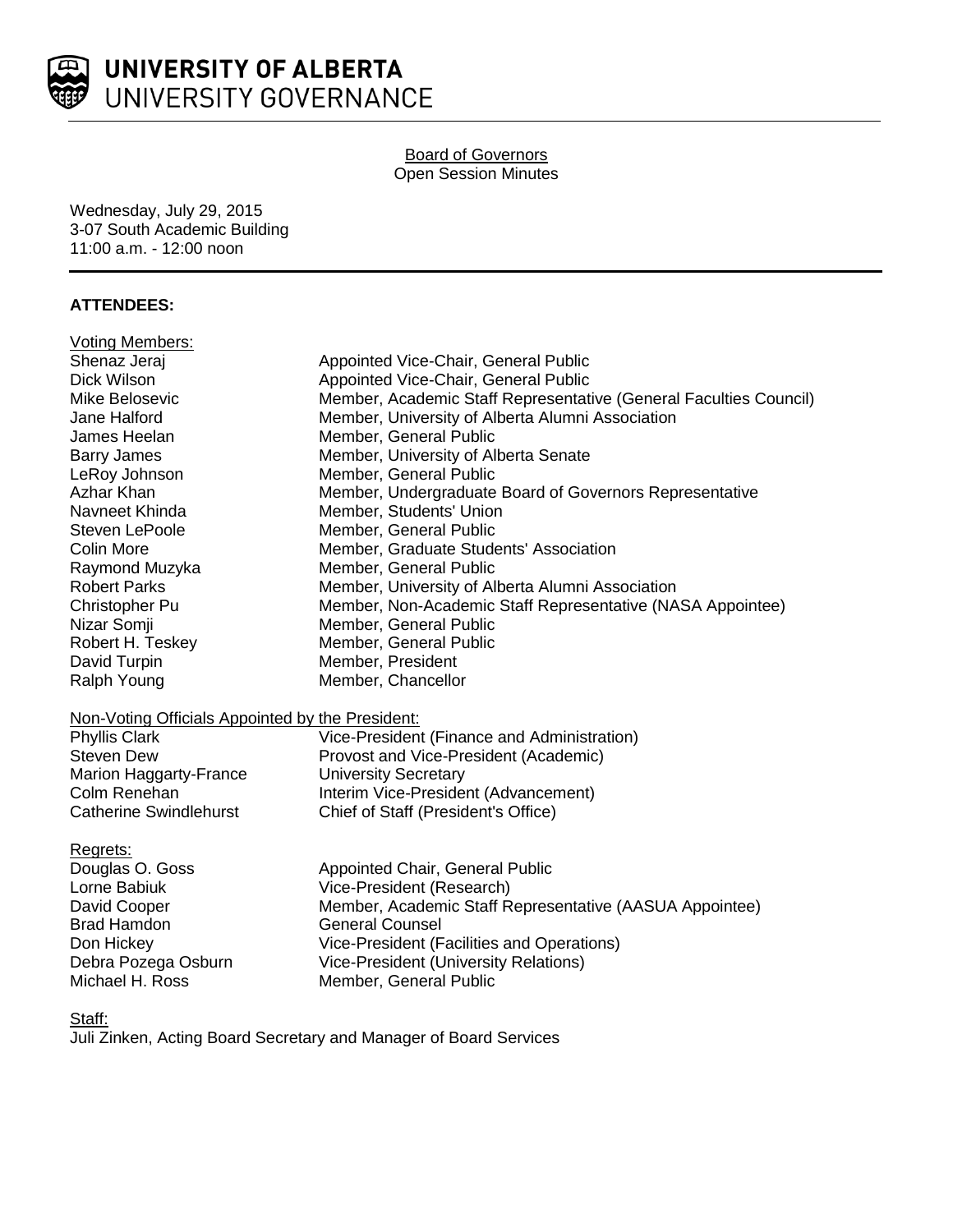## **OPENING SESSION**

- 1. *Chair's Session*
- 1a. Call to Order and Confirmation of Quorum

*Presenter(s)*: Shenaz Jeraj

The Acting Board Secretary confirmed that the attendance constituted quorum. The Acting Chair called the meeting to order at 11:00 a.m., noting that the Board Chair was away in Jasper and had asked her to Chair the meeting on his behalf.

The Acting Chair welcomed Dr David Turpin, President and Vice-Chancellor, and Dr Steven Dew, Provost and Vice-President (Academic), to their first Board of Governors' meeting in their new roles.

### 1b. Approval of Open Session Agenda

Materials before members are contained in the official meeting file.

*Presenter(s)*: Shenaz Jeraj

The motion was moved and seconded.

THAT the Board of Governors approve the Open Session Agenda as presented.

**CARRIED**

#### 1c. Conflict of Interest - Opportunity for Declaration

*Presenter(s)*: Shenaz Jeraj

The Acting Chair made note of the following:

- The University of Alberta has policy and procedure in place for Conflict of Interest and Conflict of Commitment, and Board members make annual disclosures.
- In addition, Board members must declare any conflict related to the Board Agenda of each meeting and, in the event of such conflict, absent themselves from the discussion and voting on the item.
- The Post-Secondary Learning Act, Section 16(5) states that: The members of the board must act in the best interests of the university.

The Acting Chair invited members to declare conflicts of interest related to the Open Session Agenda of the meeting. She observed no declarations and declared that the question was duly asked and answered.

- 2. *Report of the President*
- 2a. Strategic Planning update

*Presenter(s)*: David Turpin

#### *Discussion*:

The President briefed the Board on his time on campus since being announced as the President-Select and thanked the University community for its welcome, support and engagement.

He provided an overview of his plans for the next institutional strategic plan, noting that this is an important opportunity to engage in the institutional planning process with a cohesive, strategic message. He mentioned that the first step would be a senior team retreat at the end of August with keynote speakers and workshops, followed by engagement of the Board and General Faculties Council, and indicated that he would report back to the Board in October.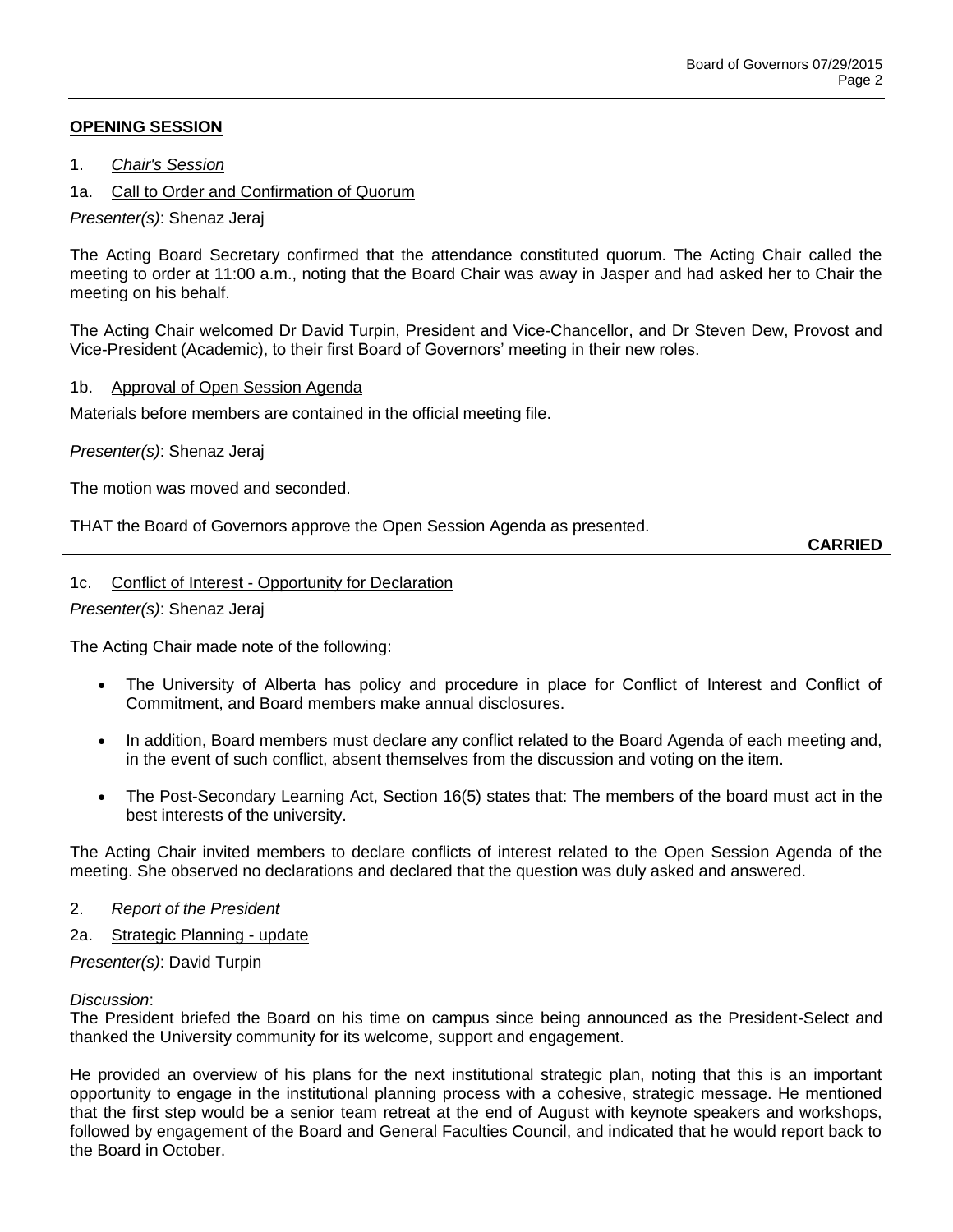# **ACTION ITEMS**

### 3. University of Alberta 2015-16 Tuition Fees

Materials before members are contained in the official meeting file.

*Presenter(s)*: Phyllis Clark; Steven Dew

*Purpose of the Proposal*: To rescind the previously approved domestic tuition and fee increases, all market modifier fee increases for the 2015-16 academic year (scheduled to be implemented in September 2015), and to approve that the tuition and fees amounts be set at the amounts directed by the Government of Alberta for 2015-2016. To apply previously approved increases to fees for international students.

*Discussion*:

Dr Dew introduced the item, providing a brief overview of Bill 3, announced by the Minister of Innovation and Advanced Education on June 18, its directives, and its implications for the University of Alberta. He informed the Board that in order to be compliant, the University of Alberta now needs to undo previously-approved decisions regarding 2015-16 tuition and fees.

Ms Clark provided more detail regarding requirements to rescind previously approved domestic tuition and fee increases as well as all market modifier fee increases for the 2015-16 academic year, and to approve that the tuition and fees amounts be set at the amounts directed by the Government of Alberta for 2015-16. She noted that Administration was recommending the application of previously-approved increases to fees for international students.

Dr Dew, Ms Clark, and President Turpin responded to questions from Board members regarding: how these motions will affect the University budget, the extent of the restored base funding, the optics of market modifier fee rollbacks for professional faculties, the University's plans to work with government and students toward a long-term shared goal of financial support for students, whether separating domestic and international tuition is within the spirit of Bill 3, and concern related to the decision to single-out international students for a seemingly minimal impact.

With respect to Motion 4's proposed authorization to the President to implement, it was clarified that the President's delegation was limited to the implementation of action in motions 1, 2 and 3 with reporting back to the Board as necessary.

The motions were moved and seconded.

**Motion 1:** THAT the Board of Governors rescind tuition fees for 2015-16 as set forth in attachment 1.

**CARRIED**

James Heelan abstained.

**Motion 2**: THAT the Board of Governors approve that tuition that falls within the tuition fee regulation for 2015- 16 be set at the 2014-15 rates, as directed by the Government of Alberta.

**CARRIED**

James Heelan abstained.

**Motion 3**: THAT the Board of Governors, approve the application of previously approved increases to the fees for international students, effective September 1, 2015 as set forth in attachment 2.

### **CARRIED**

Azhar Khan and Navneet Khinda opposed. Colin More abstained.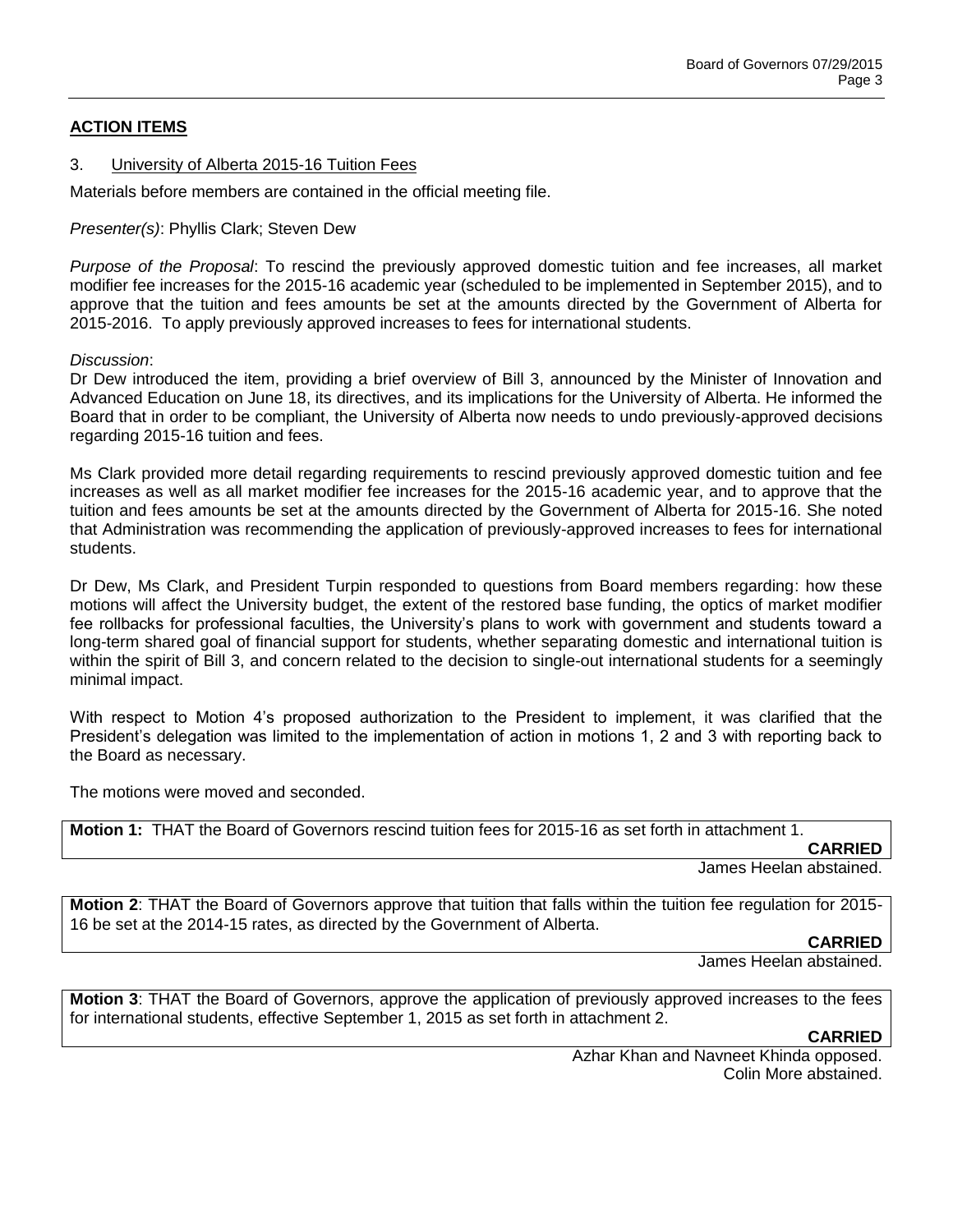**Motion 4**: THAT the Board of Governors authorize the President and Vice-Chancellor, on behalf of The Governors of the University of Alberta, to take all necessary action to implement motions 1, 2 and 3.

**CARRIED**

James Heelan abstained.

Mr Dick Wilson left the meeting at this time.

- 4. *Report of the Human Resources and Compensation Committee*
- 4a. Acting Chair

Materials before members are contained in the official meeting file.

#### *Presenter(s)*: Robert H. Teskey

*Purpose of the Proposal*: To appoint an Acting Chair to serve as Chair until a permanent appointment to the position is in place.

#### *Discussion*:

Mr Teskey introduced the item, reminding members that the Board of Governors' General Terms of Reference state that the Vice-Chair of the Board serves as Acting Chair in the absence of the Board Chair, or when the position of Chair is vacant. He noted that the Board currently has two Vice-Chairs and, as such, he acted on behalf of the Board to speak with each Vice-Chair regarding their availability and willingness to take on this role. Once a candidate had been identified, Mr Teskey then contacted each member of the Board to ascertain the Board's support for that decision.

Mr Teskey informed the Board that Mr Dick Wilson had offered to serve as Acting Chair and that Board members had unanimously supported this decision. The original motion was updated to include Dick Wilson's name.

The motion was moved and seconded as amended.

THAT the Board of Governors, approve the appointment of Mr Dick Wilson to serve as Acting Chair of the University of Alberta Board of Governors, effective September 1, 2015 and remain as Chair until a new Chair is appointed.

### **CARRIED unanimously**

Mr Wilson returned to the meeting at this time, and members congratulated and thanked him for taking on this important new role.

### **INFORMATION REPORTS**

#### 4b Recruitment process for next Board Chair

Materials before members are contained in the official meeting file.

*Presenter(s)*: David Turpin; Marion Haggarty-France; Robert H. Teskey

*Purpose of the Proposal*: To engage in a discussion regarding the recruitment process for the next Board Chair.

#### *Discussion*:

Mr Teskey introduced the item, noting the important role the Board plays in preparing and providing material to support the Ministry in its recruitment of a new Board Chair. He reviewed the material provided and suggested that Board members contact the University Secretary with any suggestions for improvements.

Dr Turpin reminded members that Alberta is one of only two provinces where the government selects postsecondary Board Chairs and noted that the University has expressed a desire to be engaged in the recruitment process, as part of a cooperative and collaborative dialogue toward a successful outcome.